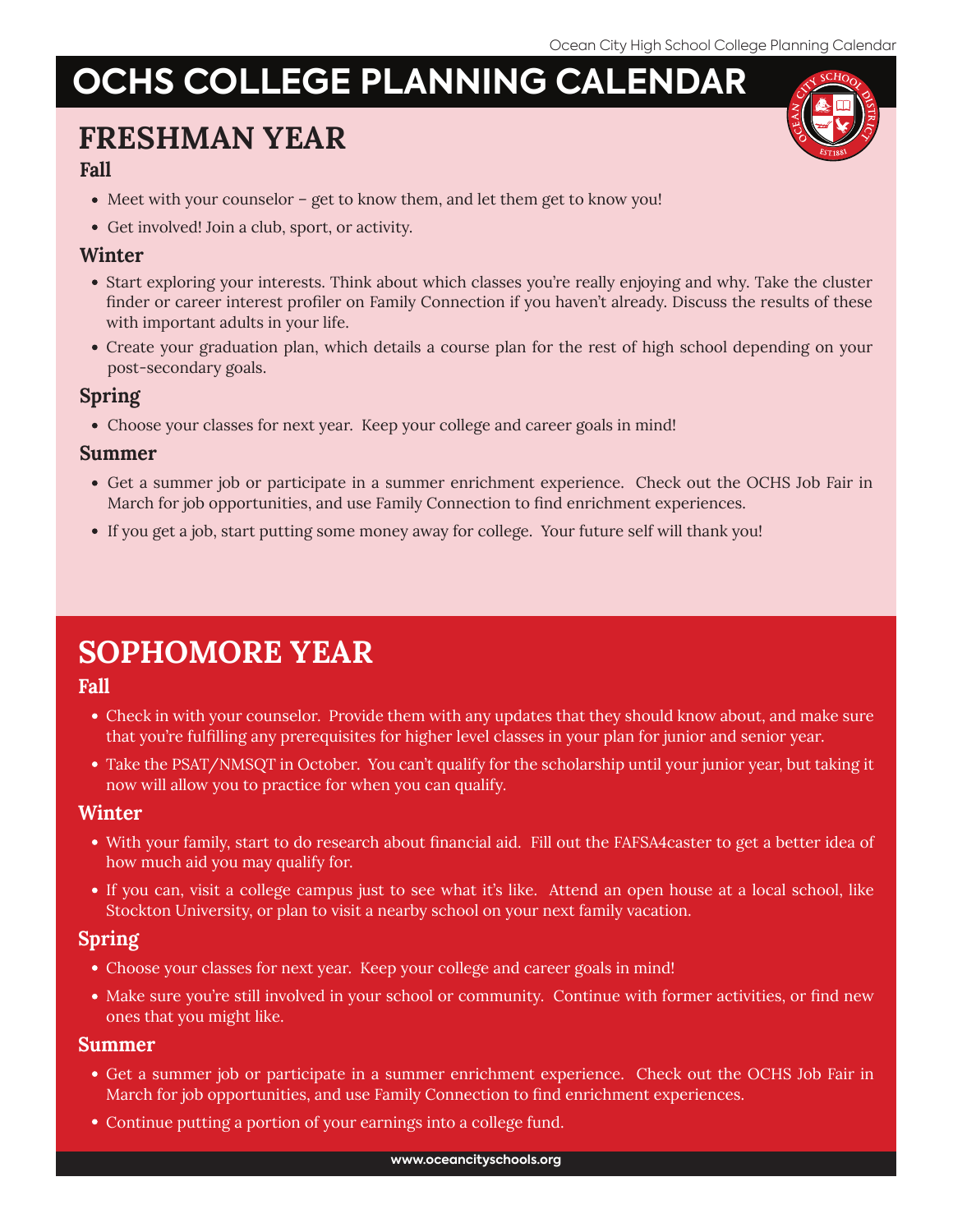# **OCHS COLLEGE PLANNING CALENDAR**

# **JUNIOR YEAR**



## **Winter**

- Students interested in military academies must begin the process now summer academy applications open in Jan/Feb 2023
- Attend the 11th Grade College Planning Night at OCHS
- Register for and take the ACT and/or SAT
- Be sure that your course selection is appropriate and supports your career goals
- Develop a list of colleges and majors that you're interested and add them to Naviance
- Attend the CASCA College Fair @ Stockton University in March
- Schedule and attend College Visits (on campus and at OCHS)

## **Spring**

- Meet with your guidance counselor to discuss colleges and majors
- Apply for internships and summer programs that fit your career goals
- Investigate summer experiences, including summer school, and college sponsored workshops
- Take ACT/SAT/Register for Summer/Fall SAT/ACT
- Request teacher recommendations (after Spring break and prior to June 1st)
- Complete a resume If you want to get a head start on recommendations before teachers get swamped, contact them and provide your resume **and a recommendation form**
- Follow up on teacher recommendations (add them to Naviance)
- Begin ROTC application(s) (April 1st the application opens)
- Schedule and attend College Visits (on campus and at OCHS)

## **Summer**

- Begin requesting information from majors and programs within the colleges you are interested in
- The Common Application is available to start after August 1st. Begin to work on the required essay and the common application
- Attend the College Application Boot Camp Date/Location TBA